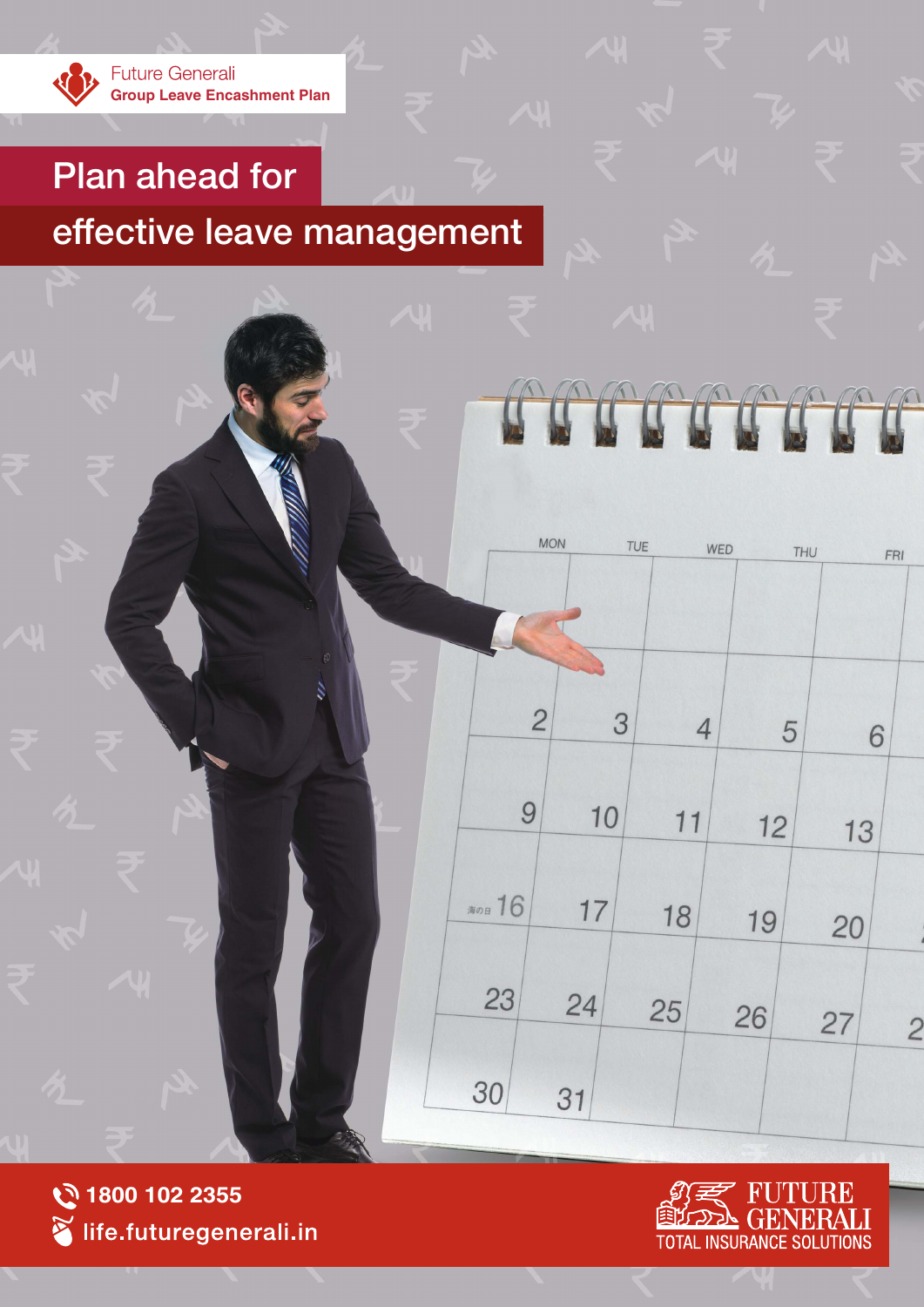#### **An Overview**

In today's time many of the employers are providing Leave Encashment benefit in addition to other retirement benefits to their employees which is a lump sum amount payable to the employees. The actual amount payable depends on the number of encashable leave an employee has at retirement or other exit as per scheme rules and the per day salary at retirement or other exit as per scheme rules. Future Generali Group Leave Encashment Plan has been designed to provide funding for these liabilities of all employers. The scheme is generally administered by the employer.

#### **Future Generali Group Leave Encashment Plan**

Future Generali Group Leave Encashment Plan is a non-linked non-participating group leave encashment product offering fund management.

This plan offers interest income which gets credited to the policy at the end of financial year. The interest amount once credited to the policy account will become guaranteed.

This Product offers Fund Management of employers' liability and life cover to the employees.

The liability of Future Generali India Life Insurance Company Limited (FGILICL) at any time will be limited to the balance in the policy account.

## **Basket of Benefits**

- We offer you value by providing a platform of a large pooled fund providing smooth returns and safety through diversification backed by our in-house investment expertise.
- Flexibility in payment of contribution: you can pay annual contributions yearly, half-yearly or quarterly.
- The plan has a uniform life cover of  $\bar{z}$  5000 per member

## **Tax Benefits**

As per the applicable tax laws. Tax benefit is subject to change in tax laws from time to time.

# **Eligibility Criteria**

- Minimum Group Size: All groups with a minimum size of 10 members.
- Entry Age:
	- ¾ Minimum: 18 years (as on last birthday)
	- ¾ Maximum: 69 years (as on last birthday)
- Maximum Maturity Age: 70 years (as on last birthday)
- Policy Term: It is a yearly renewable plan
- Sum Assured:
	- 2 Minimum: ₹ 5000 per member
		- 2 Maximum: ₹ 5000 per member
- Minimum contribution at inception:  $\bar{\tau}$  500,000/-. On scheme level.

# **Contributions**

The contributions made under this plan shall be made in accordance with the funding requirements as per the scheme rules. The trustee or employer or policyholder shall be required to confirm that such funding is required as per extant accounting standard governing the measurement of long term employee benefits.

The plan does not allow any top-ups, unless required to address the underfunding of the scheme as per extant accounting standard governing the measurement of long term employee benefits.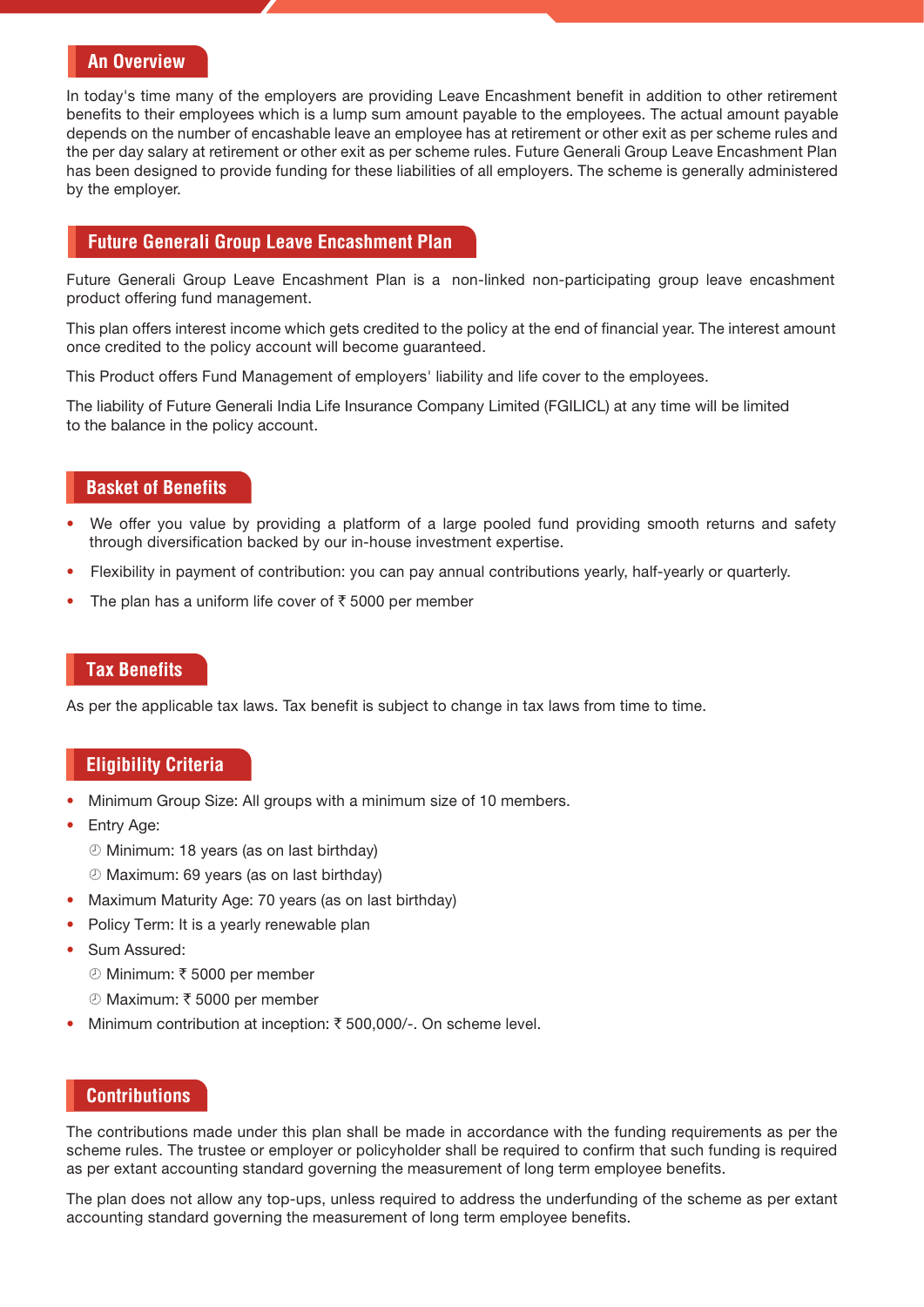### **Interest Rate**

An Interest rate will be declared by the company at the end of each financial year. The interest rate will be credited to the policy on a pro-rata basis based on the number of days the fund has been invested with the company. An interim rate shall be declared at the start of each financial year for exits during the financial year for which interest rate is not yet declared. The interest amount once credited to the policy account will be guaranteed.

The interest rate credited to each fund and expenses charged to such funds shall be in accordance with the Board approved policy of the company.

# **Charges applicable under the policy**

**Mortality Charge** 

These are annual charges. Mortality charges will be deducted at the start of every month from the policy account. Monthly charge would be 1/12th of annual charge.

Below mentioned are the sample mortality charges for various age groups for  $\overline{5000}$  sum assured for Life Cover

| Age as on last birthday (years) |      | つに<br>تټ | 45    | 55    |
|---------------------------------|------|----------|-------|-------|
| Mortality Charge (₹)            | 5.00 | 6.60     | 14.95 | 40.10 |

These charges will be subject to applicable tax, if any.

Surrender Charge (Penalty)

Master Policy Holder can surrender the policy any time by giving written request to FGILICL. The surrender penalty will be equal to 0.05% of the total policy account value subject to maximum of  $\overline{500,000}$  /- if the policy is surrendered within the third annual renewal of the policy. Hence the surrender value will be equal to the policy account value less the surrender penalty, if any.

If the policy is surrendered after the third annual renewal, then there will be no surrender penalty. This charge will be subject to applicable tax, if any.

Once the policy is surrendered and the surrender value is paid, the Company shall cease to be liable for any benefit payable under the policy and the policy cannot be reinstated.

• Market Value Adjustment

No Market Value Adjustment is applicable.

## **Policy Account Value**

The policy account value depicts the accrual to the policyholder account.

The Company shall maintain a Policy Account of the policy to which will be credited:

- All the contributions received from the employer / trustees on the date when such contributions were received by the Company;
- Amounts transferred in from a former leave encashment scheme with effect from the date such amounts were received by the Company; and
- Interest income as on 31st March every year (or on date of surrender in case of surrender of policy), if any.

Further, the policy account will be debited with:

- All benefits as defined in the scheme rules paid in respect of members as on the date when paid by the Company;
- Taxes, duties or surcharges of whatever description levied by any statutory authority;
- Interest or late fee, if any, payable on the benefits
- Surrender penalty if any
- Mortality charges for life cover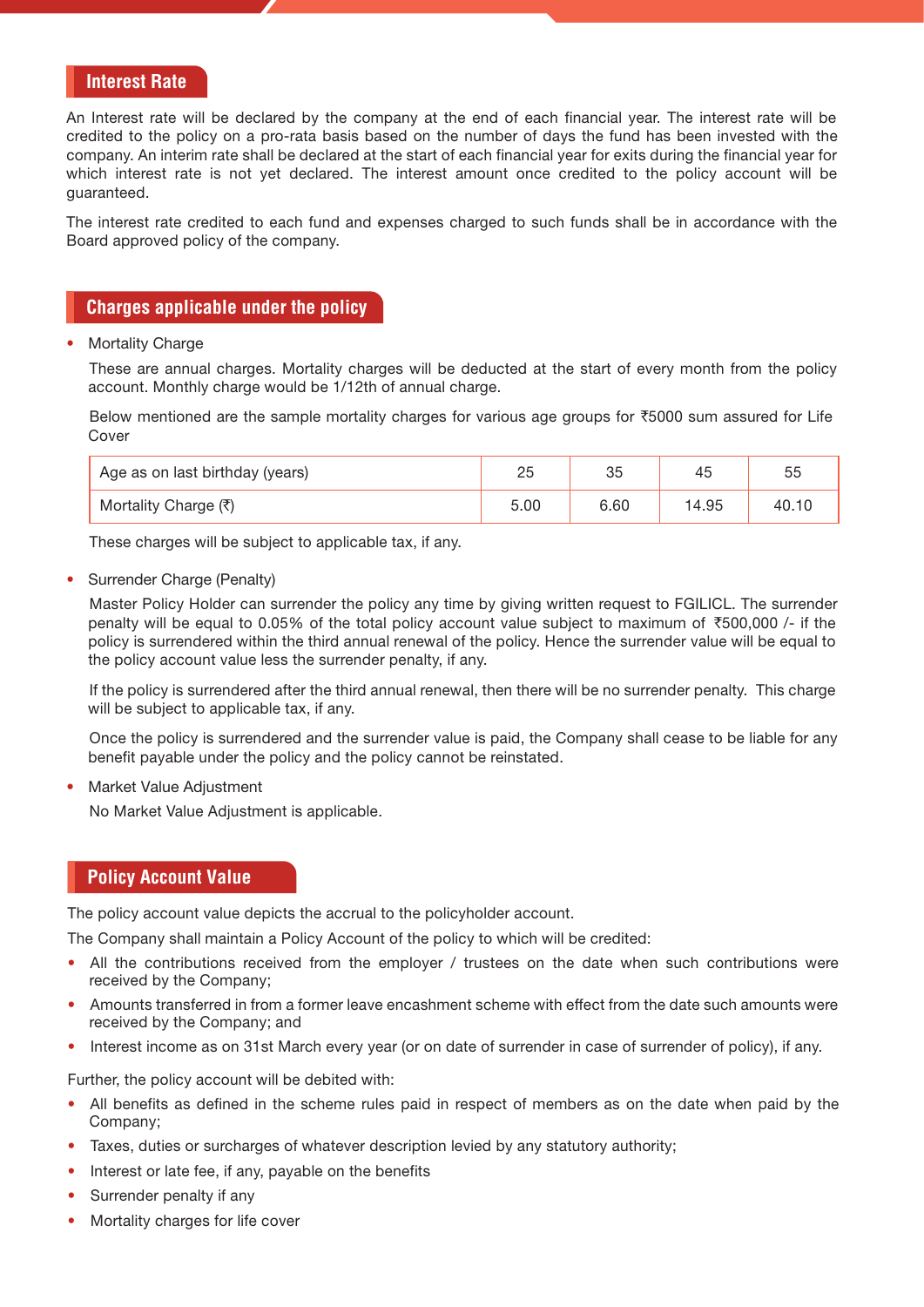#### **Termination:**

- The Policyholder should maintain a minimum balance of  $\bar{z}$  1 lakh in the policy account.
- The company will send a notice to the Policyholder if the policy account value falls below  $\bar{\tau}$  1 lakh.
- The Policyholder can get a valuation done as per extant accounting standard governing the measurement of long term employee benefits to see if the scheme is underfunded or not.
- If the scheme is not underfunded, the policy will continue as it is.
- If the scheme is underfunded, then the company will give the Policyholder 30 day's period to pay additional contributions to address the underfunding of the scheme.
- If additional contributions are not received within the stated period, then the company will terminate the policy and refund the entire amount available in the policy account to the Policyholder.
- Thereafter the Company shall cease to be liable for any benefit payable under the policy.
- Once policy is terminated, it cannot be reinstated.

#### **Variability of Charges**

• The surrender charge (penalty) and mortality charge is guaranteed Any change in amount or rate of charges as stated above will be subject to IRDAI approval.

# **Nomination**

Nomination will be allowed as per section 39 of the Insurance Act, 1938, as amended from time to time, for receipt of leave encashment benefits in the event of the death of the member. Any nomination or change of nomination of the beneficiaries will be maintained by the Employer or Policyholder. In the event of death of the member, the Company will pay the leave encashment benefits to the Employer or Policyholder. In case the leave encashment benefits are to be paid directly to the member's beneficiary, the Employer or Policyholder should advise the Company in writing of this request alongwith the beneficiary details.

#### **Grace Period**

Not available under this plan

**Revival**

Not available under this plan

**Loan**

Loans are not available for this plan

#### **Free Look Period**

In case the Policyholder disagree with any of the terms and conditions of the policy, then the policy can be returned to the Company within 15 days of its receipt for cancellation, stating the objections. Future Generali will refund the policy account value after the deduction of the policy stamp charges and the cost of insurance for the period on cover up to the date of cancellation.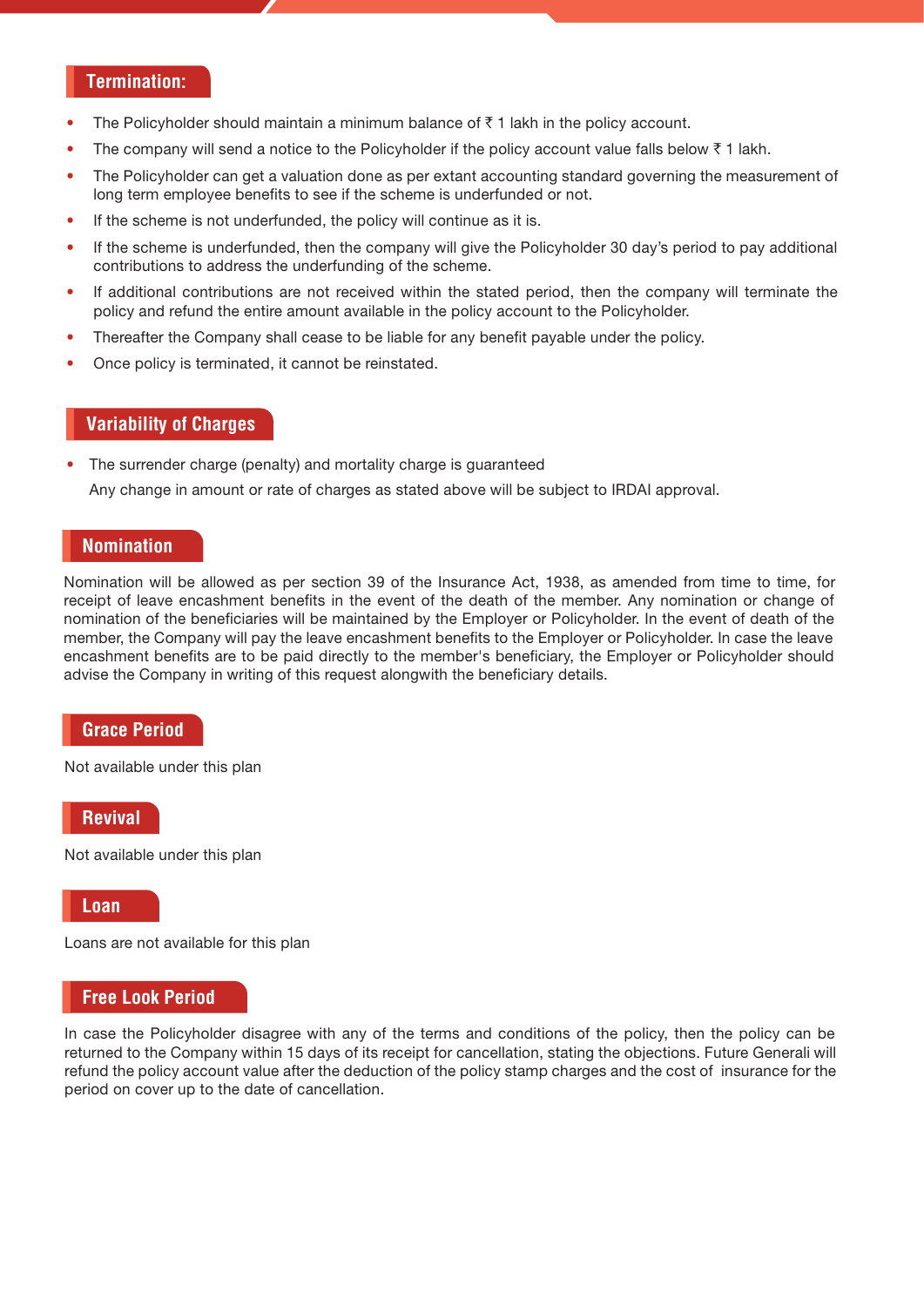# **Section 41 of Insurance Act 1938, as amended from time to time, states:**

- 1. No person shall allow or offer to allow, either directly or indirectly, as an inducement to any person to take out or renew or continue an insurance in respect of any kind of risk relating to lives or property in India, any rebate of the whole or part of the commission payable or any rebate of the premium shown on the policy, nor shall any person taking out or renewing or continuing a policy accept any rebate, except such rebates as may be allowed in accordance with the published prospectuses or tables of the insurer.
- 2. Any person making default in complying with the provisions of this section shall be liable for a penalty which may extend to ten lakh rupees.

# **Section 45 of the Insurance Act 1938, as amended from time to time, states**

- 1. No Policy of Life Insurance shall be called in question on any ground whatsoever after the expiry of 3 years from the date of the policy i.e. from the date of issuance of the policy or the date of commencement of risk or the date of revival of the policy or the date of the rider to the policy, whichever is later.
- 2. A policy of Life Insurance may be called in question at any time within 3 years from the date of issuance of the policy or the date of commencement of risk or the date of revival of the policy or the date of the rider to the policy, whichever is later, on the ground of fraud.

For further information, Section 45 of the Insurance laws (Amendment) Act, 2015 may be referred.